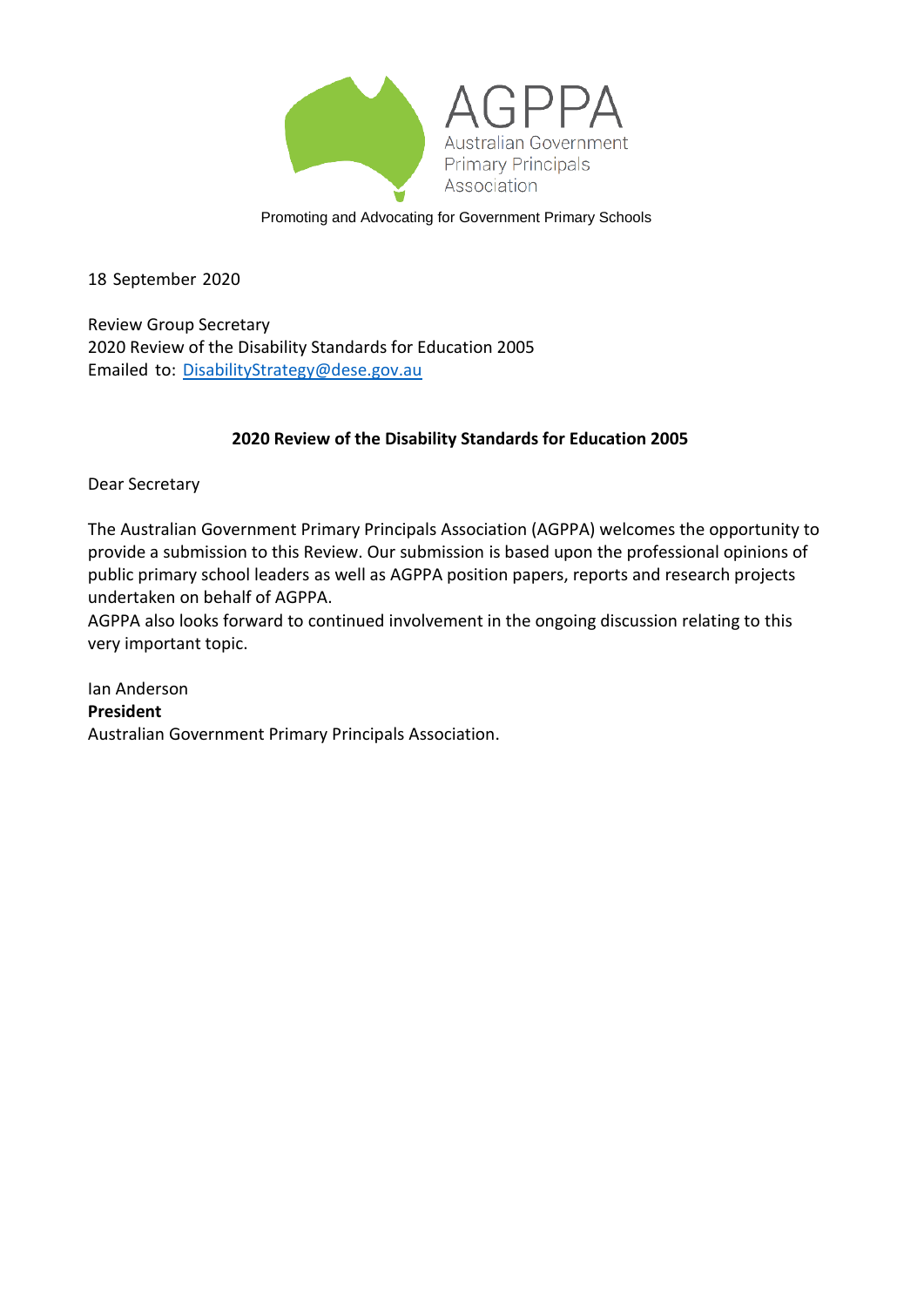#### **About AGPPA AGPPA Background**

The Australian Government Primary Principals Association is the national professional association for public primary school principals in Australia. AGPPA represents over 5300 principals in public primary schools in every corner of every state and territory. AGPPA's National Council includes representatives from six states and two territories, with two members from each jurisdiction. This group represents a shared national commitment to both highlight the importance of the primary years and to promote excellence in public primary education in Australia.

Our advocacy is based on the vision of every child attending a school with healthy, high-performing leaders and quality staff, along with the knowledge that primary schools are where Australian children acquire the necessary foundational academic, social and emotional skills to lead fulfilled and enriched lives. It is imperative that our education policy enables this noble intent so that all children can experience such success, both at school and through later life.

AGPPA initiatives, actions and projects are research informed. However, AGPPA cautions that evidence-based practice must be proven to be transferable to all school contexts. It cannot be assumed that the application of a universal solution or the adoption of successful policy from other areas, countries or jurisdictions will be suitable for the diverse range of school settings across our country. AGPPA aims to assist in making Australia's education system a beacon for all.

This aim is perhaps best enunciated using the words of David Gonski, Chair of the Review of Funding for Schooling expert panel, who said:

*"Every child should have access to the best possible education, regardless of where they live, the income of their family or the school they attend."*

Just as importantly, Dr Philip Riley (Chief Investigator of the Australian Principal Occupational Health, Safety and Wellbeing Surveys) reminds us:

*"Today's children are tomorrow's nation builders. We owe it to them and ourselves to give them the best opportunities we can."*

AGPPA's response to the Review is shown below.

#### **AGPPA's Expectations**

While AGPPA believes much of the Disability Standards for Education 2005 remains fit for purpose, we believe that there is an opportunity to ensure that the ongoing practical implementation of the standards becomes clearer and more meaningful for all schools, particularly for primary schools. We believe the intent in the existing document remains strong and we reinforce the importance of equity for the wide range of learners in our schools, particularly those in the target groups identified by David Gonski in the Gonski Review of Funding for Schooling (December 2011). The review recommended that schools be funded according to identified needs of their student populations.

The review identified that government schools have the majority of students with high levels of educational need. However, it also recognised that within all sectors there are schools serving very disadvantaged students that will benefit from additional funding. The intent of the Gonski Review was that schools and sectors with the highest level of need should receive the most support.

Support loadings were to be provided for a range of student needs including students with disabilities. The noble intent of the Gonski Review of Funding for Schooling has not yet been fully realised, and will not be achieved until all primary schools have achieved 100% of the Schooling Resource Standard, fully indexed. This requires a commitment from both State and Federal governments to make this a reality. Unless full funding is provided to ensure reasonable adjustments for students with disabilities, then we will not realise the intent of the Disability Standards.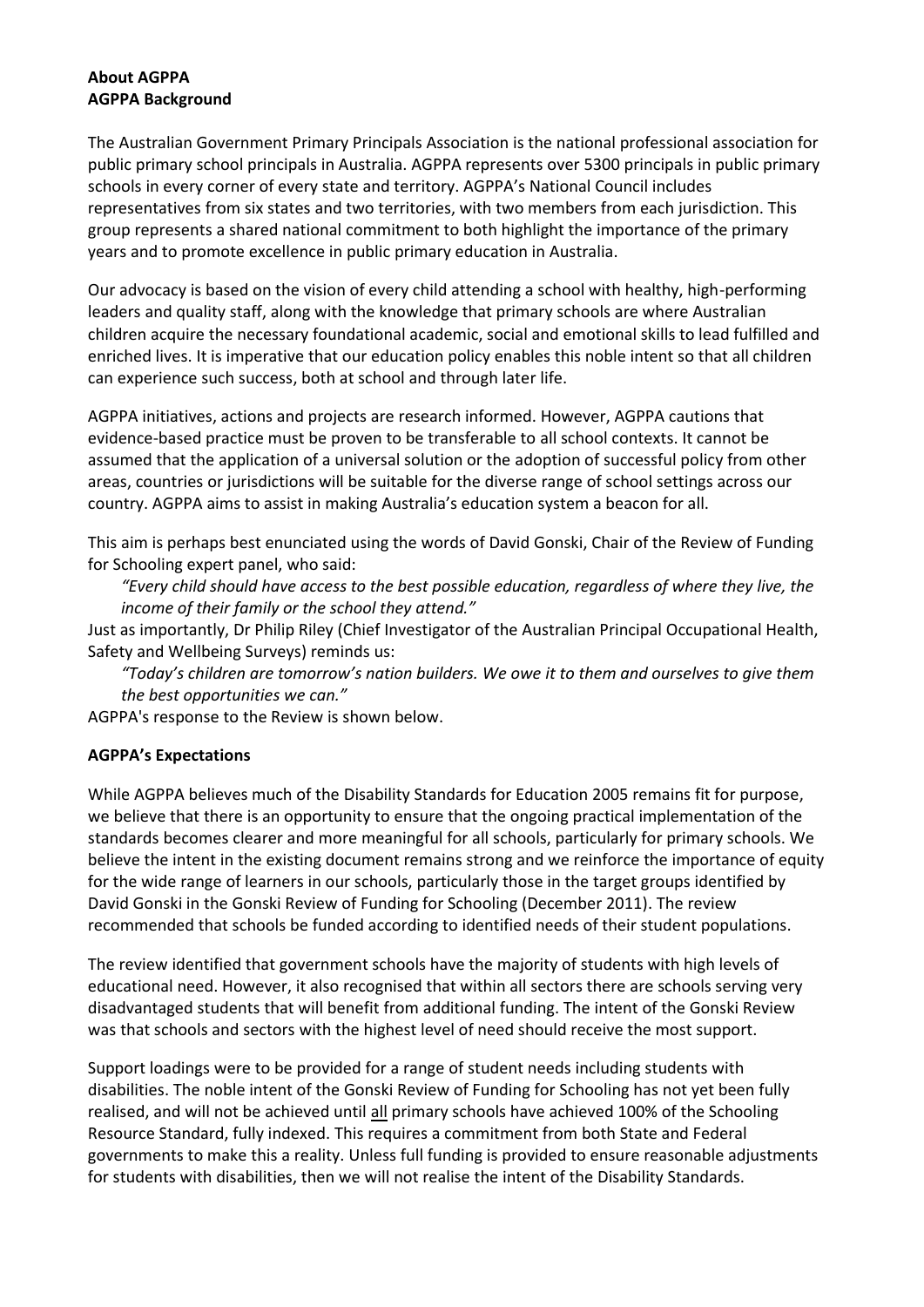#### AGPPA Response to the Review Questions **Section 2: Experiences of people with disability in education and training**

• *Enrolment and access: What has been your experience of people with disability accessing and enrolling in education and training,*

The length of time taken to go through the process of diagnosing and validating a disability to enable the correct support to be put in place is not timely enough. Children are missing out on valuable support (to their detriment) until the determination is completed.

AGPPA fully supports inclusivity when schools have access to all the resources (physical, human and financial) and expertise required to make the necessary adjustments for students with disabilities. This support is dependent upon the school's capacity to ensure safety of all students and staff and the capacity to provide a positive learning environment for all.

Children should, where possible be able to attend their local school and receive the benefits that belonging to a community brings. There is however, a real need for greater clarification of the terms reasonable and unreasonable adjustments to support both schools and families. This may assist in minimising the occurrence of unreasonable expectations being placed on some schools and help to place children in the very best location to provide the best support for their particular needs.

• *Participation: Regarding our obligations for making reasonable adjustments to ensure all students with disability can participate in education. This includes participating in courses and programs, the curriculum, and using facilities. Regarding consultation with a students or parents / carers? What are our thoughts and experiences/recommendations regarding making reasonable adjustments?*

Students with significant mental health issues are often not being catered for in our current system, particularly in primary school, as they often don't fit into the prescribed disability groups, and remain undiagnosed because of the lack of mental health support in the primary years.

When we are able to make reasonable adjustments with the support and agreement of families, all students benefit in an inclusive environment. Problems arise when schools do not have adequate resources, parents are unreasonable in their expectations and the student's disability/behaviour impacts on the safety of staff and students.

As mentioned above, there is a clear need for greater clarification of the terms reasonable and unreasonable adjustments to support both schools and families. Some schools are challenged to meet the needs of all students wanting to enrol and all schools need to have a real and visible commitment to supporting students with disabilities.

Consultation with parents and students is important. Facilities can be a real challenge – i.e. installation of ramps. Such projects can have long timelines. Longer lead times into enrolment is preferred but not always possible. Here mutual respect and trust is important.

Educators have been regularly frustrated by the recommendations of allied health professionals that 'suggest' that the child should have x and y which are unmanageable in the classroom environment. This can contribute to conflict as the parent is expecting these recommendations to be implemented. Similar challenges have been created by family advocates encouraging unrealistic expectations leading to disappointment or disagreement.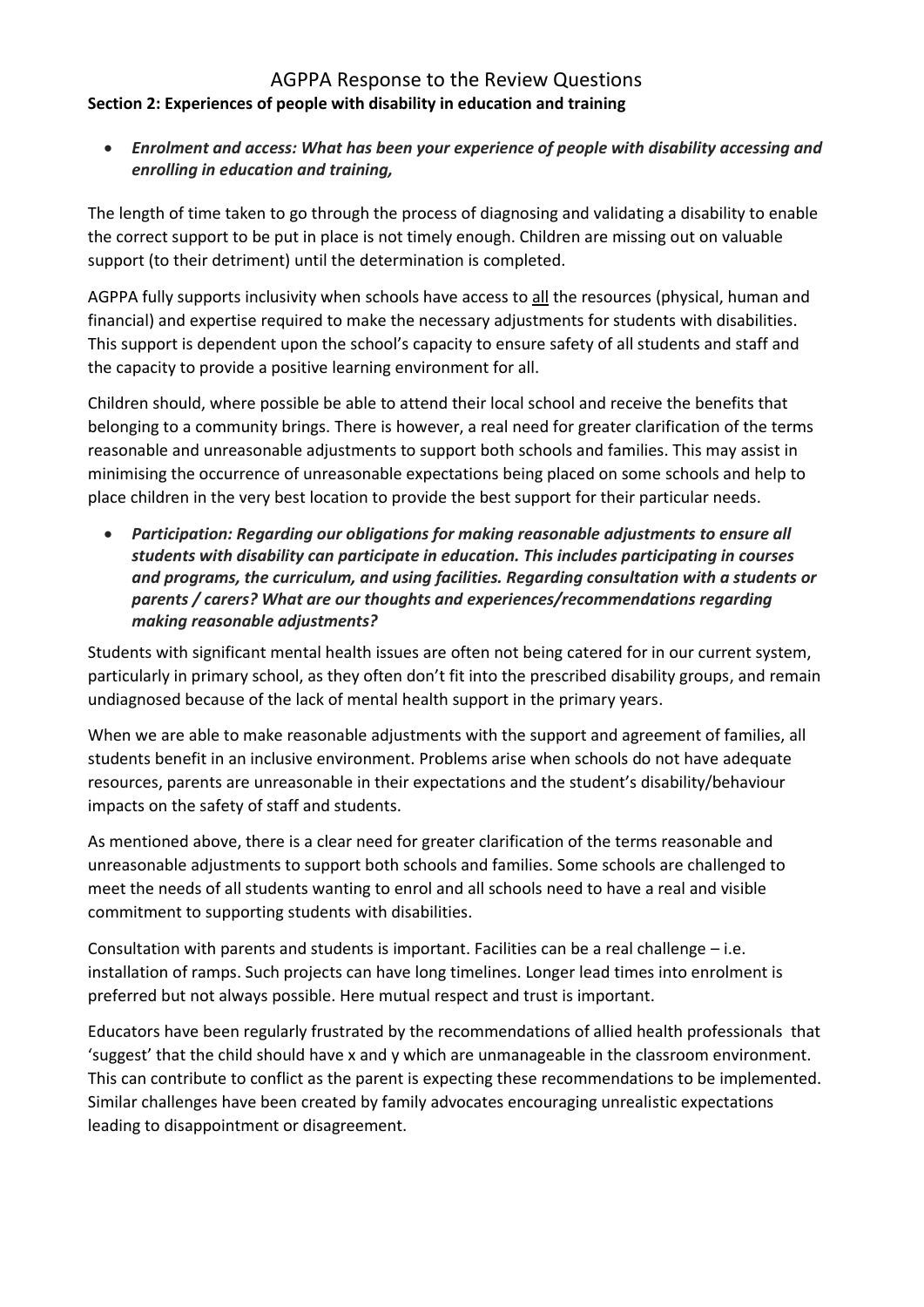## • *Supporting students: How do we appropriately support students with disability during their education? This includes the student being able to access supports, including specialist resources. What are our recommendations in this regard?*

It would be beneficial if all jurisdictions provided a system level triage structure that informed parents of the best learning environment options for their child. This would include mainstream settings if appropriate but would remove the unnecessary disappointments, misunderstandings and potential conflicts.

Where appropriate, external agencies are provided access to the child at school if necessary – examples include Occupational Therapy and Speech Therapy. This support is generally not as regular as it should be, but is governed by available funding. These services are particularly important in the formative primary years.

There is a real need for more upskilling of staff, especially for pre-service teachers, in the areas of disability support and effective teaching including learning adjustments , especially for ASD students. This upskilling needs to be provided by real teachers with real experience in these areas, not theoretical gurus.

Student voice, where possible, is important in this space. If students are able to articulate their support needs, this provides practitioners with a greater understanding of their needs. An IEP that is consultative is necessary to set goals and plan support interventions to support those goals.

Working with Allied Health providers is also essential and requires additional personnel to be appointed to service students in our schools, particularly in primary schools. It is also vitally important that these health providers work to support the intent of the IEP at the school level, not contradict it, or make it more difficult to get a shared commitment to the goals.

A child's plan that is cognisant of the context is important as is the child and the teacher having access to the specialist support that enables strategies for growth. Rural and remote locations can be hindered by lack of specialists or by high turnover of staff (i.e. OT).

COVID has increased access to support via online means and this could be enhanced. Specialist reports need to be written in language accessible to educators, providing opportunities for educators to ask questions. More opportunities should be provided to allow educators to increase knowledge through quality professional learning focussed on supporting students with a disability.

## • *Harassment or victimisation: Have you had a situation where one of your students with disability experienced harassment or victimisation? What are our recommendations to address this?*

Primary schools continually focus on the creation of a supportive school environment for all, but at times this can be derailed by interpersonal issues between students, some of which may be considered harassment or victimisation.

While these can sometimes involve students with disability, they are not limited to this group. It is also important to note that on occasions, students with a disability have been the protagonists. In any instance, schools use these circumstances as learning opportunities to work with students to try to eliminate repetitions and to build and maintain a harmonious learning environment.

Positive partnerships and ongoing dialogue with parents is critical in creating a unified message to any students with such tendencies. Positive parental modelling is also of great value in such situations but not always evident.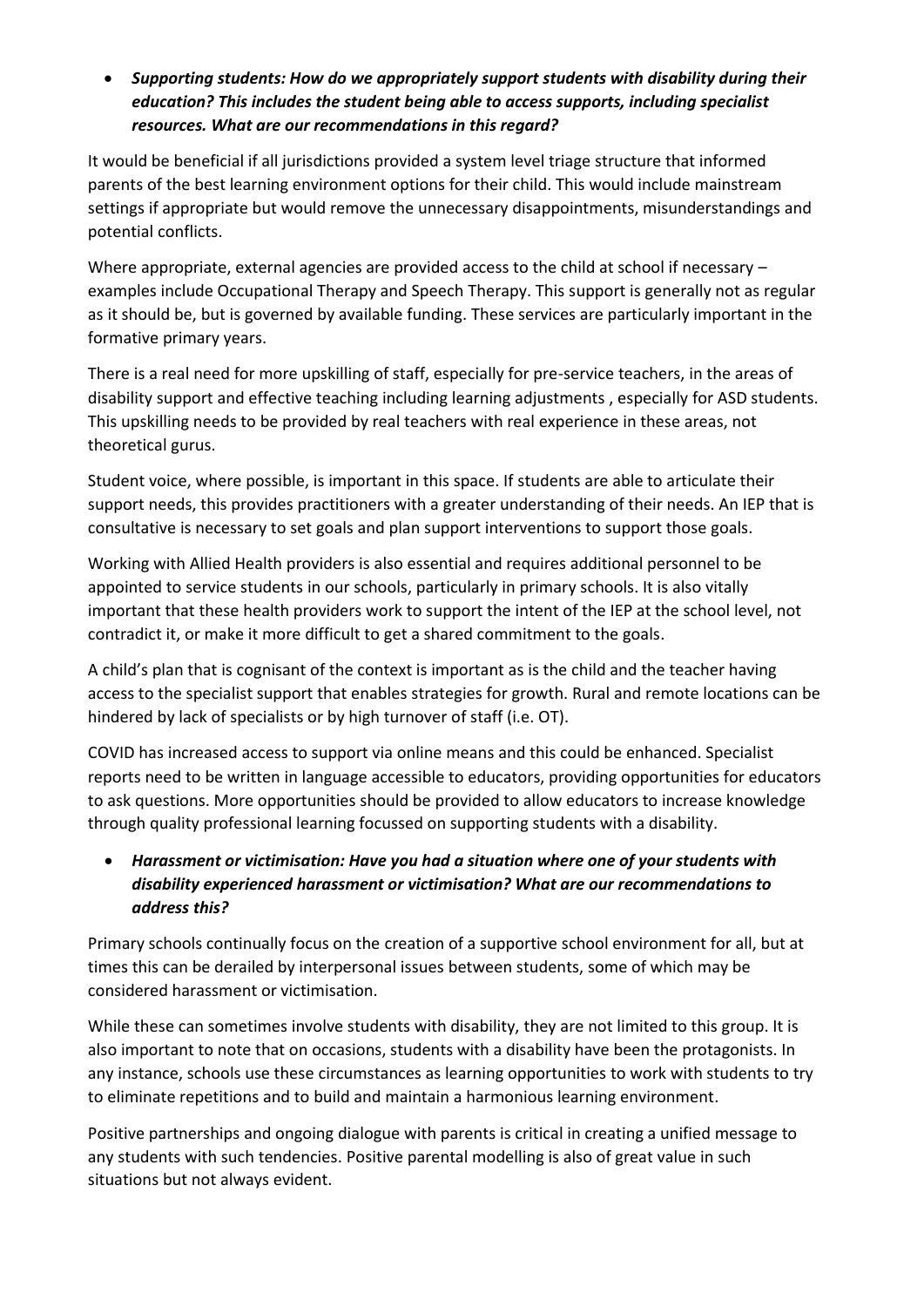#### • *Compliance with the Standards by education providers:*

Primary schools have been working hard to establish clear processes and structures aligned with disability standards, other relevant legislation and department policy.

Sometimes, when schools are challenged about compliance, it becomes apparent that it is really to do with the unrealistic expectations of parents/carers. Working on respectful relationships with parent/carers, teachers, paediatricians/allied health workers is imperative so all are on focussed on the same intent.

Often, compromise can be reached and the child has a successful school experience. If the school is not able to meet the child's requirements, then schools work on supporting the parent to transition to a site that is suitable. A parent should feel that their child belongs to the 'system' and be supported in the journey to a successful school placement.

#### **Section 3: Awareness of the Standards**

• *Transition: How do we assist a student with disability to transition from one education sector to another; for example, from school to further education. Any recommendations?*

An effective transition requires effective communication, including the sharing of safety plans, risk management plans, behaviour plans and IEPs.

It is important that there is a close liaison between key staff at current and future placement sites, including outreach opportunities both ways, to begin to develop new relational contexts, and to demystify the new setting via focussed visits. This also allows staff at the new setting to begin to understand how the child's needs have been met in the past, what strategies have worked and what may best work in the new setting.

Child and family need support to do this well and to establish positive relationships at the new site - a transition 'coach' is needed to ensure that voices are heard, needs are addressed, and that data is shared. Connecting parents and kids through a buddy system is advantageous. Relationships are key to success so placing emphasis on this is vital. It's not so much where a child is going to, but 'who' they are going to, that makes a difference in feelings of comfort and belonging.

• *Aboriginal and Torres Strait Islander students with disability: What are our experiences supporting Aboriginal and Torres Strait Islander students with disability. How do we help them to access and participate in education? How do we consult with them and their families and carers? Recommendations/thoughts.*

Relationships once again are key here and communicating in a manner that is effective and suitable for the family involved. Key school contacts need to be available to advise and liaise with families, providing a case-management approach for all indigenous students. It's all about developing a trusted relationship with the family but this can be difficult at times. Access to ATSI staff or community people helps to build connection and lines of advocacy.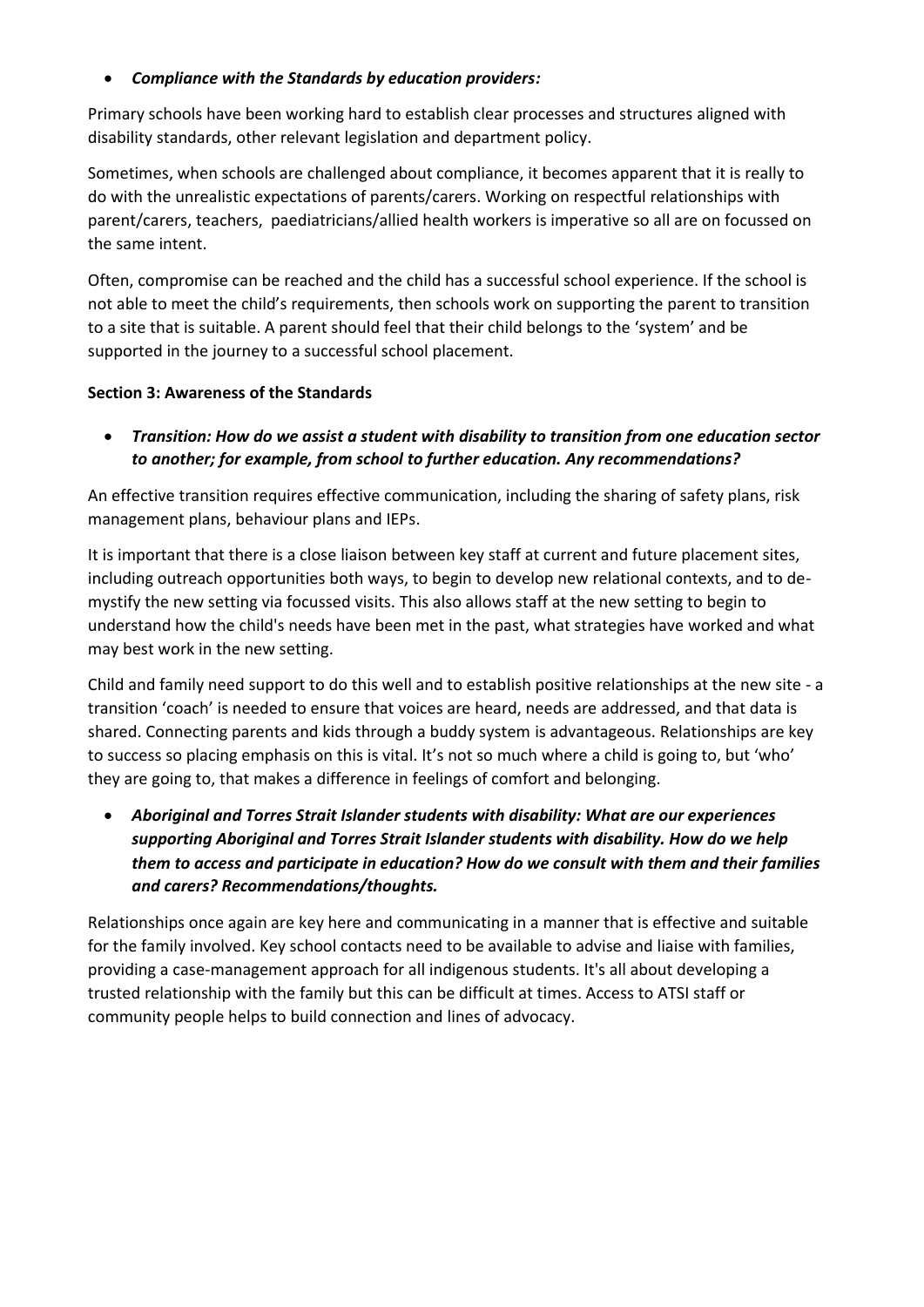• *Specific experiences: Access and participation in education for students with disability may be affected by other circumstances such as age, sex, gender, gender identity, sexual orientation, intersex status, ethnic origin or race, and culturally and linguistically diverse background. How do we support students with disability who were affected by other circumstances, how have we helped them to access and participate in education. Recommendations.*

Schools need to continually work towards a cultural norm that insists that every student matters, every moment counts and everyone belongs. A sense of belonging is a critical for all children, including those with a disability.

Co-morbidity is common. Schools consider each child as an individual in planning to meet their needs as well as they possibly can. Recognition and acceptance are the key for educators and the child. All stakeholders need to be involved in planning and addressing any challenges identified. Schools need to ensure that, in developing a child's plan, there are effective conversations to build the full picture of who the child is.

EALD students to be closely monitored to identify if issues are a disability rather than a language issue.

The cultural diversity of the workforce needs to be considered in this space. What is the knowledge and understanding we believe staff should have? Access to professional learning is important as are key contacts in each site to build capacity.

#### **Section 4: Improving the Standards**

• *COVID 19: Has COVID-19 impacted the experience of your students with disability in participating in education? Have their experiences ever been impacted by other major events, such as natural disasters.*

COVID 19 has had an enormous impact on health-compromised students and their families. Some families have been withholding their child from school because of their compromised health, whilst other families who can't cope with their child at home are sending them to school, but anxious for their health and safety. Routines are overturned and anxiety levels are heightened because of this.

Educators have struggled with how to keep students with a disability safe, engaged and learning in these tricky times. They have adapted as best as they can, but any success has been due to teacher innovation and agility rather than an effective system response. Use of technology has great possibilities but needs to be inclusive of all student needs. Teacher knowledge should be shared widely across the nation, so we can capture this great work and share it.

#### • *How do you think the Standards could be improved to help overcome barriers for students with disability in accessing or participating in education?*

Define a continuum outlining the level of support required given the disability. System level and allied agency support to be clearly articulated and resourced.

The Standards need to be used by education systems, state and federal - to shape policy and ensure adequate resources (human, physical and financial) are provided to schools, to proactively ensure effective inclusion and best practice, ensuring students' needs can be met.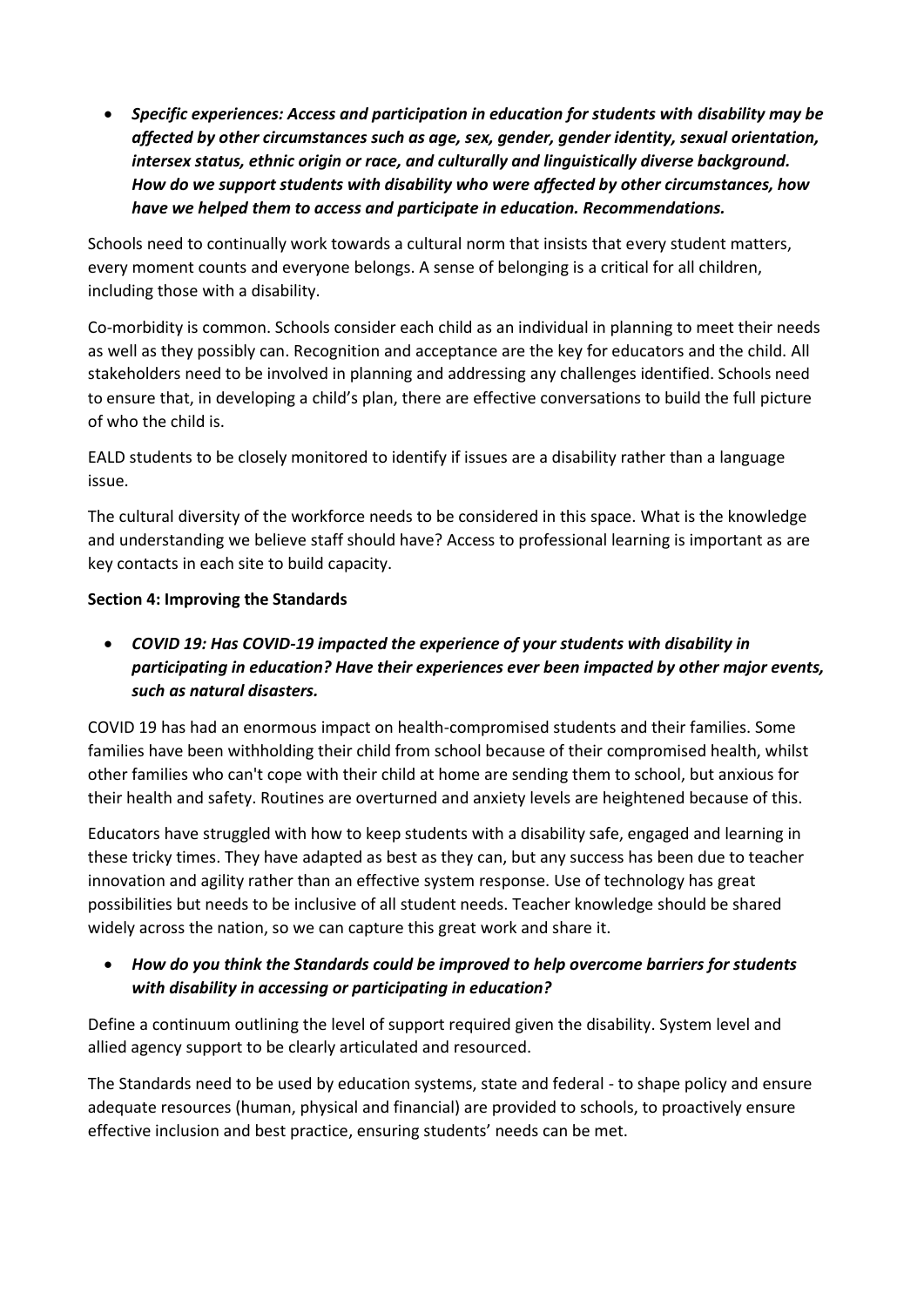## • *Do the Standards need changing? If so, please let us know how you would change them.*

Definition of reasonable adjustments needs further clarity, so that parents and schools have clarity about what is possible, and what is not so that a concerted focus on the way forward is self-evident.

Facilities play a big part in how we can support students with a range of needs. In many primary schools, the 'footprint' does not allow for quiet spaces or nurture spaces and as a result, much of the contemporary education theory that can support students with disabilities is not able to be actioned. If we believe something is best practice, let's create the environment to enable it to happen. This requires a re-think of the industrial model of classroom education and requires state and federal government commitment to best practice in education for all – including students with disabilities.

## • *What should be done to improve awareness of the Standards?*

A greater emphasis on visibility and promotion of the Standards is required, as well as a commitment to simple English interpretations of the Standards to ensure clear understanding by all stakeholders.

A real commitment to pre-service teacher training on the practical implementation of the Disability Standards is needed and is the responsibility of state and federal educational authorities. A further commitment to ongoing professional learning for educators supporting effective implementation at the school level is needed. Hope is not a strategy.

• *Do we need more or different support to help you to understand and apply the Standards? What kind of support would be useful?*

Practical, easy to understand professional learning opportunities for teachers and support staff should be the norm and should be freely available and on-going.

Clarity on what schools are expected to do to cater for all local intake students regardless of disability, including practical ways to support classroom teachers in meeting the needs of the child is more important.

Systemic liaison officers could be provided to assist parents to understand the realities in school settings and minimise misunderstandings.

## • *Do you find the Guidance Notes for the Standards useful? If not, why not?*

While some schools consider the notes useful, others believe they are not explicit enough and can be interpreted differently according to the audience. This ambiguity needs to be addressed to ensure a clear and cogent understanding of the standards, ensuring a more effective implementation.

There also needs to be an acceptance some mainstream sites will never be able to meet the needs of all students. Such a goal is simply not attainable.